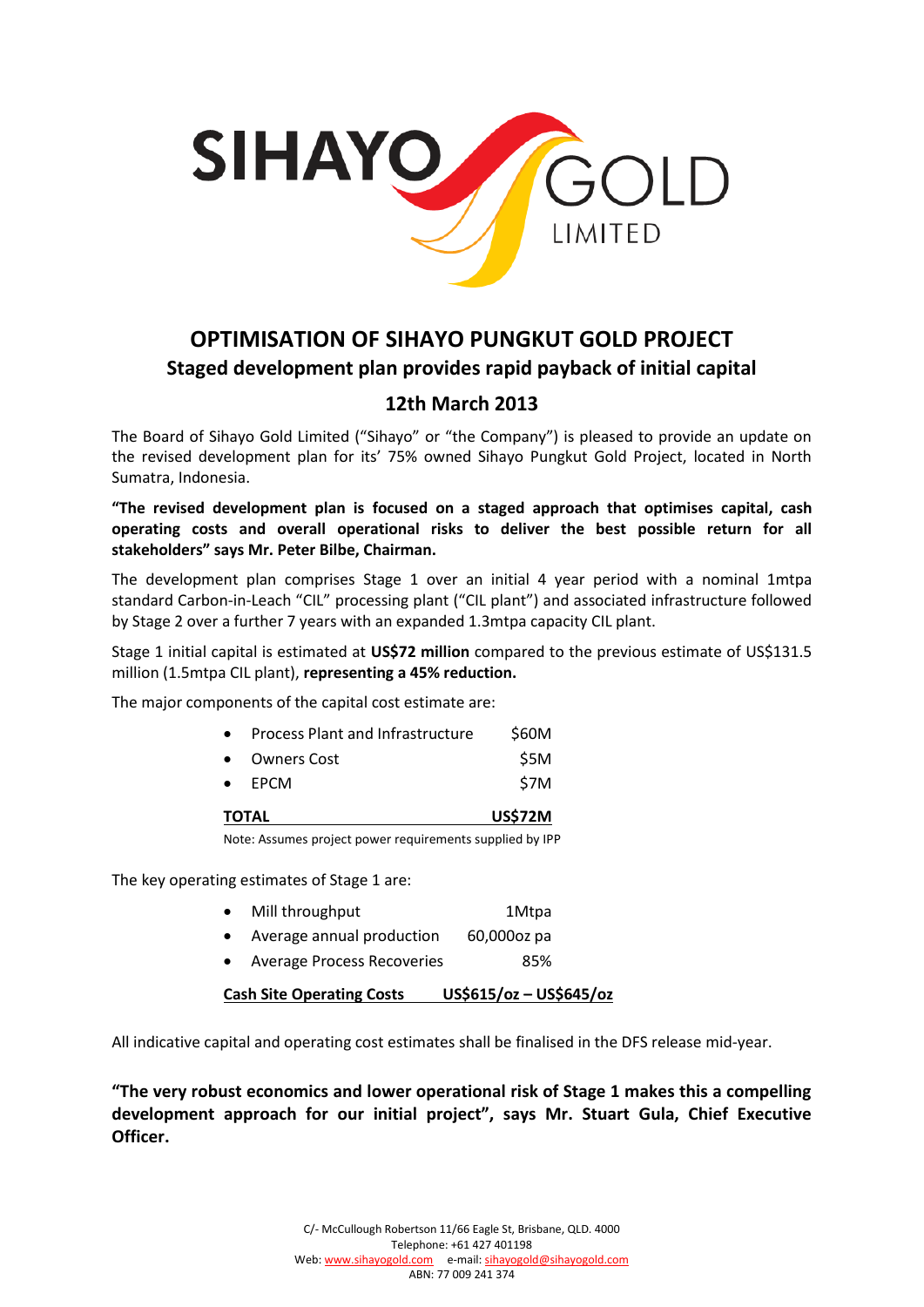# **SIHAYO PUNGKUT GOLD PROJECT DEFINITIVE FEASIBILITY STUDY ("DFS")**

Sihayo is in the process of completing a Definitive Feasibility Study "DFS" on the Sihayo Pungkut Gold Project by the middle of 2013.

\_\_\_\_\_\_\_\_\_\_\_\_\_\_\_\_\_\_\_\_\_\_\_\_\_\_\_\_\_\_\_\_\_\_\_\_\_\_\_\_\_\_\_\_\_\_\_\_\_\_\_\_\_\_\_\_\_\_\_\_\_\_\_\_\_\_\_\_\_\_\_\_\_\_\_\_\_\_\_\_\_\_

A number of key areas have been reviewed during the past 6 months and actions taken to reduce overall risk and improve project returns. Key areas of review include;

- Geology & Resources;
- Metallurgy;
- Operational Planning and Implementation;
- Power Supply; and
- Capital & Operating Costs.

#### **GEOLOGY & RESOURCES**

Hellman & Schofield Pty Ltd have been conducting a QA/QC review of the work previously undertaken by Runge Pty Ltd.

To date this work has focussed on the Sihayo Resource, where nine (9) different ore types have been confirmed by our site geology team.

As expected by a review of this nature, a number of items have been adjusted.

In particular, the requirement for additional in-fill drilling within the Sihayo deposit was identified in order to confirm a JORC Compliant Measured Resource category and thus improve the confidence level in material to be mined during Stage 1. The infill drilling program is currently 75% complete.

A revised Sihayo and Sambung JORC Compliant Resource estimate is expected during April 2013.

BDS Mining Services Pty Ltd is preparing a JORC Compliant Reserve estimate for inclusion in the DFS.

#### **METALLURGY**

The near surface material to be mined and treated in Stage 1 has superior metallurgical characteristics compared to the Life of Mine ("LOM") average, with recoveries of up to 95% and an estimated average recovery for Stage 1 of 85% based upon extensive CN09 Leachwell testing conducted on core.

The final metallurgical test program being undertaken by P.J. Lewis & Associates Pty Ltd is aimed at confirming current Stage 1 and Stage 2 recovery estimates and determining potential upside treatment strategies for Stage 2, which includes higher grade material at lower gold recoveries.

#### **OPERATIONAL PLANNING AND IMPLEMENTATION**

Orway Mineral Consultants Pty Ltd (WA) has reviewed existing comminution testwork performed to date. Based upon this review an alternative plant configuration has been proposed.

Stage 1 will treat the near surface, highly oxidised ore and some transitional ores, all located within 35 meters of surface across the Sihayo and Sambung JORC Compliant Resources.

Stage 1 will require 'mineral sizer' type equipment in order to break down the highly weathered and oxidised material. In addition, ore feeding equipment, chutes and transfers will be designed to handle the 'sticky' nature of this material.

Significantly reduced grinding requirement and associated power costs are indicated during Stage 1 operations, however, additional grinding will be required during Stage 2.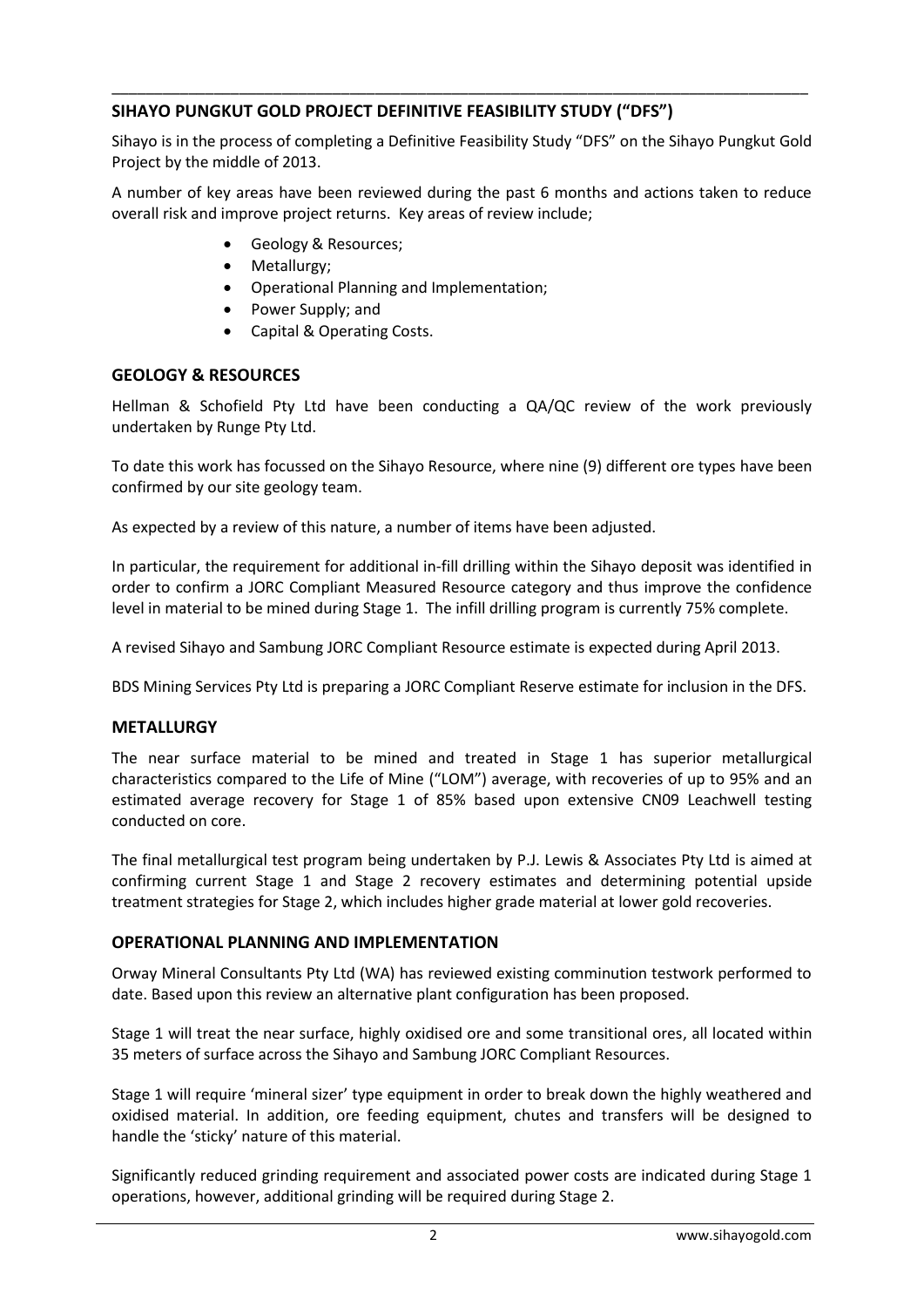Base case mining and processing throughput during Stage 1 is proposed at 1Mtpa. An upside case at throughput rates approximately  $10 - 15\%$  higher, based on operational improvements, is under review for inclusion in the DFS.

\_\_\_\_\_\_\_\_\_\_\_\_\_\_\_\_\_\_\_\_\_\_\_\_\_\_\_\_\_\_\_\_\_\_\_\_\_\_\_\_\_\_\_\_\_\_\_\_\_\_\_\_\_\_\_\_\_\_\_\_\_\_\_\_\_\_\_\_\_\_\_\_\_\_\_\_\_\_\_\_\_\_

Stage 1 mining will preferentially mine 4Mt of +1 g/t Au cut-off grade material and allow for an additional 0.8Mt of lower grade (0.9 g/t Au) material to be stockpiled and processed later as plant capacity dictates.

Stage 1 indicative ore feed consists of approximately 3Mt at 2 g/t Au from the Sihayo pits and a further 1Mt at 1.8 g/t Au from the Sambung pit. Waste movement (inclusive of lower grade material) is approximately 8.4Mt from Sihayo pits and 2.8Mt from the Sambung pit.

The revised project life (Stage 1 and 2) is expected to be  $10 - 12$  years. There is further potential upside to the project life via extensions of the near surface mineralised material along strike to the NW of the main Sihayo pit and potentially from future drilling at the exciting Hutabargot Julu prospect located within 10km of the proposed Sihayo-Sambung CIL plant.

# **POWER SUPPLY**

A number of options have been considered in relation to power supply (hydro, palm kernel shell – PKS biomass, coal fired, diesel/LNG generators and diesel generators) for the project and the construction of a coal fired power station is the preferred long-term option. Sihayo is investigating the full outsourcing of the power station (design, construct, commissioning and operate) including a LOM power purchase agreement with some of Indonesia's leading independent power providers ("IPP").

Alternatively, the Company shall own and operate the power station and this would increase the initial capital cost by approximately US\$17m for Stage 1 and result in lower cash operating costs overall.

# **CAPITAL & OPERATING COSTS**

# **The initial capital cost estimate for Stage 1 is US\$72 million.**

The major components of the capital cost estimate are:

| 29M<br>5M<br>7M |
|-----------------|
|                 |
|                 |
|                 |
| 31M             |
|                 |

Site cash operating costs estimates for Stage 1 are in the range of US\$615/oz – US\$645/oz.

The primary capital cost for Stage 2 is the upgraded crushing and grinding circuits and is estimated at US\$11million.

Additionally, to maintain ore throughput at the 1.3Mtpa level, a Stage 2 pre-strip will be required.

Full details of Stage 2 capital and operating costs will be included in the DFS release.